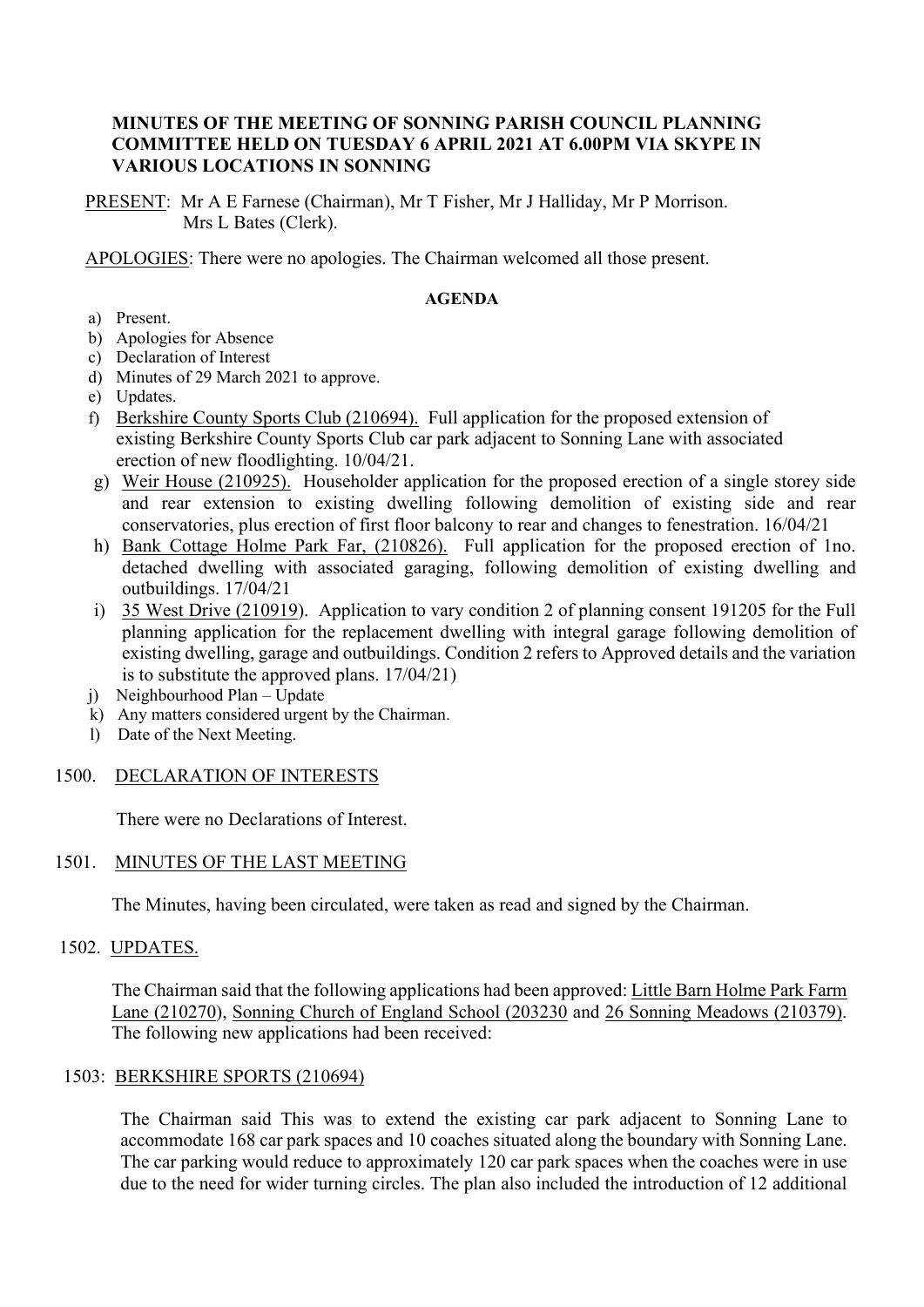floodlights. RBCS were to use the car park during the day and Berkshire Sports in the evening. It was in association with the RBCS proposal to increase the pupil numbers from 825 to 1100. The grounds were owned by WBC but leased to Berkshire Sports and WBC should not be encouraging additional car use due to the increase in traffic and pollution in Sonning. The increase in parking spaces would only increase the number of vehicles on Sonning roads and further destroy the green spaces in Sonning, adding to the pollution in the area. Mr Fisher had spoken the RBCS headmaster and had mentioned the possibility of parking at Reading Rugby FC, where there was extensive car parking that was unused during the day. This would be a greener option. Mr Morrison said that he didn't know if there was a need for Berkshire Sports to extend their car park it seemed mainly for the RBCS. The Chairman said that the exit from Berkshire Sports was directly opposite the RBCS exit and onto a busy road, making this a very difficult junction to negotiate at times. When the football season started footballers parked in Holmemoor Drive and crossed the busy and dangerous A4 in preference to parking in the club car park to avoid queuing to get into the car park and out. Any increase in Club membership would exacerbate these difficulties. Mr Halliday agreed that the area was impossible to negotiate at times due to the queues of traffic. Following discussion, it was agreed to object to the proposal for the above reasons.

## 1504: WEIR HOUSE (210925).

The Chairman said that this was a well-known house in a prominent position next to the Lock Keepers house and he was aware that it flooded on occasion. Mr Morrison said the house was ripe for improvement and the proposal would be beneficial. The building was on plinths, which acted as a flood defence. Mr Fisher agreed that the proposal was an improvement and would tidy the area up. Following discussion, it was agreed to say that SPC had carefully considered the application but could find no reason to object.

## 1505: 35 WEST DRIVE (210919).

Mr Fisher said that this property already had planning permission and the work had begun, the building took up the whole width of the plot. The proposal was to substitute the approved details with, amongst other things a front portico, two rear balconies to two bedrooms and revisions to the driveway. Following discussion, it was agreed to say that SPC could find no reason to object.

## 1506: NEIGHBOURHOOD PLAN.

Mr Morrison said that postage paid envelopes were to be included with the Questionnaire to encourage returns, Mr Fisher said that proposals to develop Readingensians and Holme Park Farm were now to be included in the Questionnaire, as it would be important to know what residents thought if these translated into planning applications. The decision by the WBC Planning Committee to approve the application at Land South of Old Bath Road (201833) for three blocks of 3 storey flats, was very unpopular. It was agreed that Mr Fisher's draft letter, objecting to the process at the planning meeting as undemocratic, and that the officers had provided uninformed answers about the location to questions from the committee should be sent to the WBC CEO, the Leader of WBC and the Executive member for Planning.

## 1507: MATTERS CONSIDERED URGENT BY THE CHAIRMAN.

There were no urgent matters.